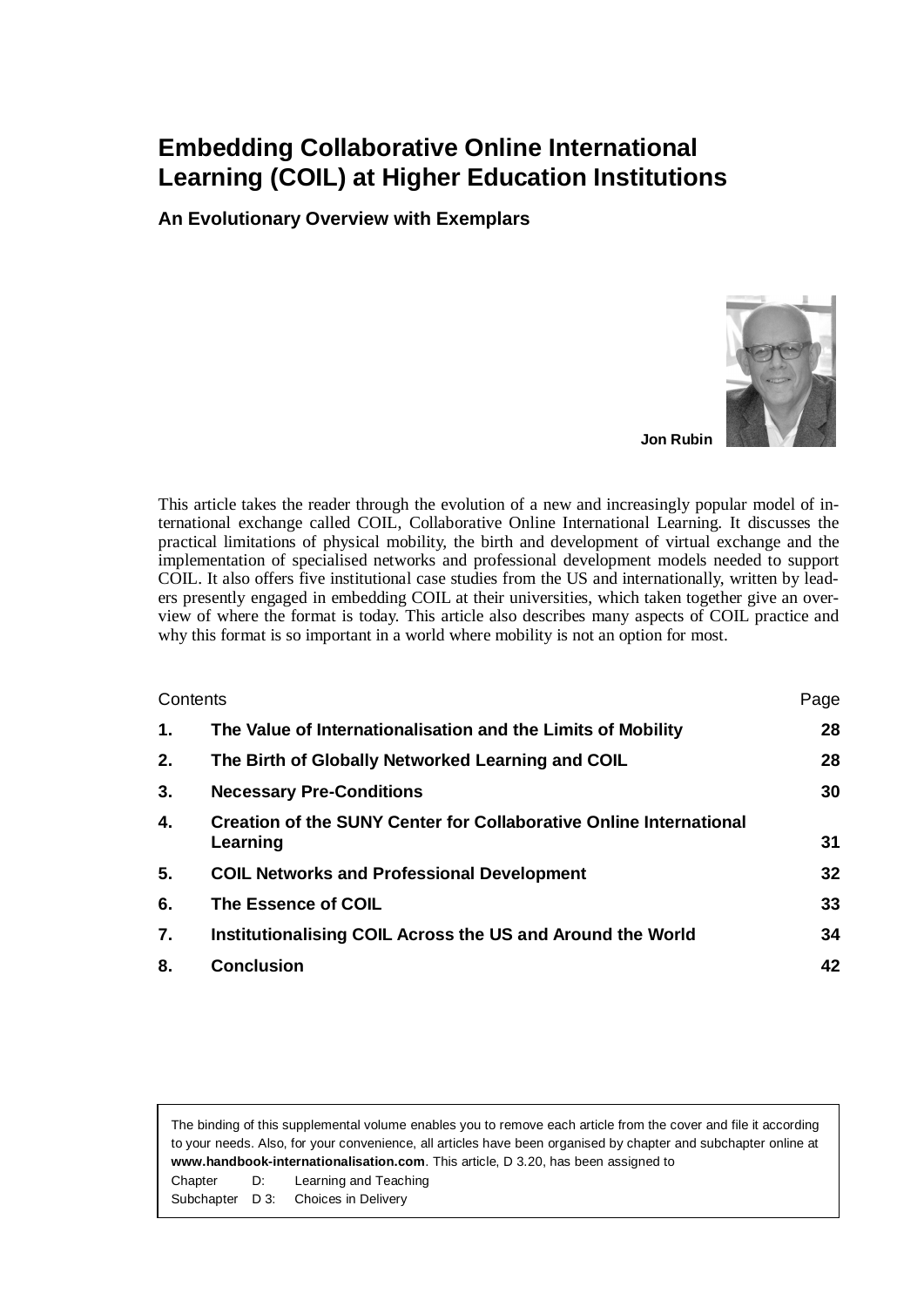### <span id="page-1-0"></span>**1. The Value of Internationalisation and the Limits of Mobility**

Over the past half-century, internationalisation has become a stated goal of many higher education institutions around the world and in many cases is an element of the university's strategic plan. As with many institutional mandates, this project is usually mounted by senior administration, in this case, typically led by the Senior International Officer (SIO).

The primary university internationalisation activity has been the movement or mobility of students and instructors, both inbound (usually linked to student recruitment or staff hiring) and outbound (as study abroad or student and staff exchange). Dual-degree programmes and joint research projects are other aspects of this mobility enterprise. These activities have many justifications, but in most cases those that focus on student travel have a real cost to students and generate income for the universities that undertake these programmes. In some cases, faculty-led study abroad sojourns are an important component of internationalisation plans, but only occasionally are these trips, or the learning they hopefully engender, integrated into the on-campus curriculum. And while there have also been many successful efforts to integrate internationalisation into the curriculum and co-curriculum through internationalisation at home strategies, it has not been easy to create meaningful experiential learning activities without physical mobility.

### <span id="page-1-1"></span>**2. The Birth of Globally Networked Learning and COIL**

Beginning in the mid-1990's, as the internet spread across the world, professors, along with other individuals who had reason to communicate, used the World Wide Web to connect. Most of these early communications were between individuals with similar interests. For example, those who shared a common area of research, but who lived far away from their colleagues, or those who were planning to attend an international conference but needed to coordinate a session. These academics began to become comfortable with email and other online modalities and these technologies became integrated into their work.

#### At the same time, the development of learning management systems (Blackboard, WebCT, Desire2Learn, Angel, etc.), followed by the gradual refinement of good practices for online learning, provided a platform and a workspace for online courses and learning programmes. Indeed, entire new institutions and specialised programmes were built on the premise that learning at a distance was not merely viable, but might reach student demographics that otherwise were not able to participate in higher education. A characteristic of these online **Development of learning management systems**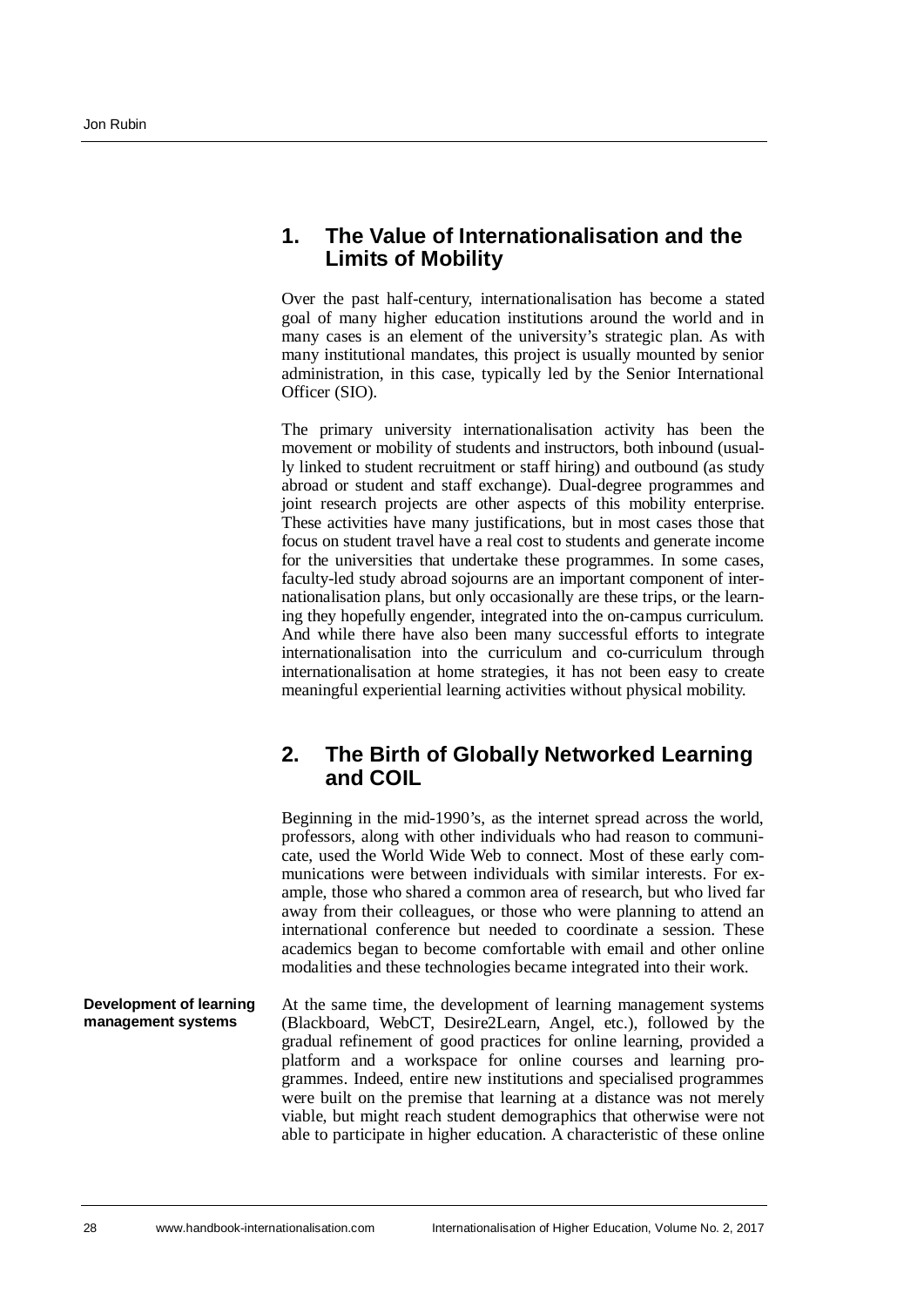courses was that although they allowed for the enrolment of students from around the world, they were structured to disseminate knowledge only in one direction and were rarely designed to promote intercultural learning or exchange between students with different cultural or national backgrounds.

Soon thereafter, a number of teachers and professors, almost always operating on their own without university sanction or support, linked their local university class with another class far way, in the hope that their students would learn interculturally from each other. These linkages usually developed through a form of team-teaching, with professors at two or more universities working together to develop a joint or partially-merged syllabus. In most cases the participating teachers were already familiar with each other through research projects or had met at academic conferences. While often quite successful, these courses were completely dependent on the inspired and dedicated teachers who carried the burden of bilateral management, course design and technological support. When either teacher moved on, the collaborative class usually ended. These early exemplar initiatives were identified in various ways: 'globally networked learning', 'global connections', 'virtual mobility' and 'telecollaboration' were amongst the first names given to such initiatives. 'Collaborative online international learning' (COIL) was coined in 2006 and more recently 'virtual exchange'.

In almost every case, these early international online collaborations moved forward without any direct support or even acknowledgment by the campus internationalisation office and were not integrated into the university internationalisation plan. Indeed, because student mobility was synonymous with physical travel, and as most university internationalisation offices had little experience with technology, many SIOs were not enthusiastic about the concept of computermediated online international engagement. Even now, this modality may remain outside their comfort zone.

Similarly, very few professors had reason to work with campus internationalisation offices in the usual course of their work. So, when these academics began developing a COIL course on a campus lacking an identified international curricular initiative, it was not likely that they would reach out to their campus internationalisation office. Indeed, they may prefer to keep their effort 'local', possibly concerned about running afoul of rules and regulations in a domain with which they were unfamiliar.

**Predecessors of COIL**

**Broader university engagement**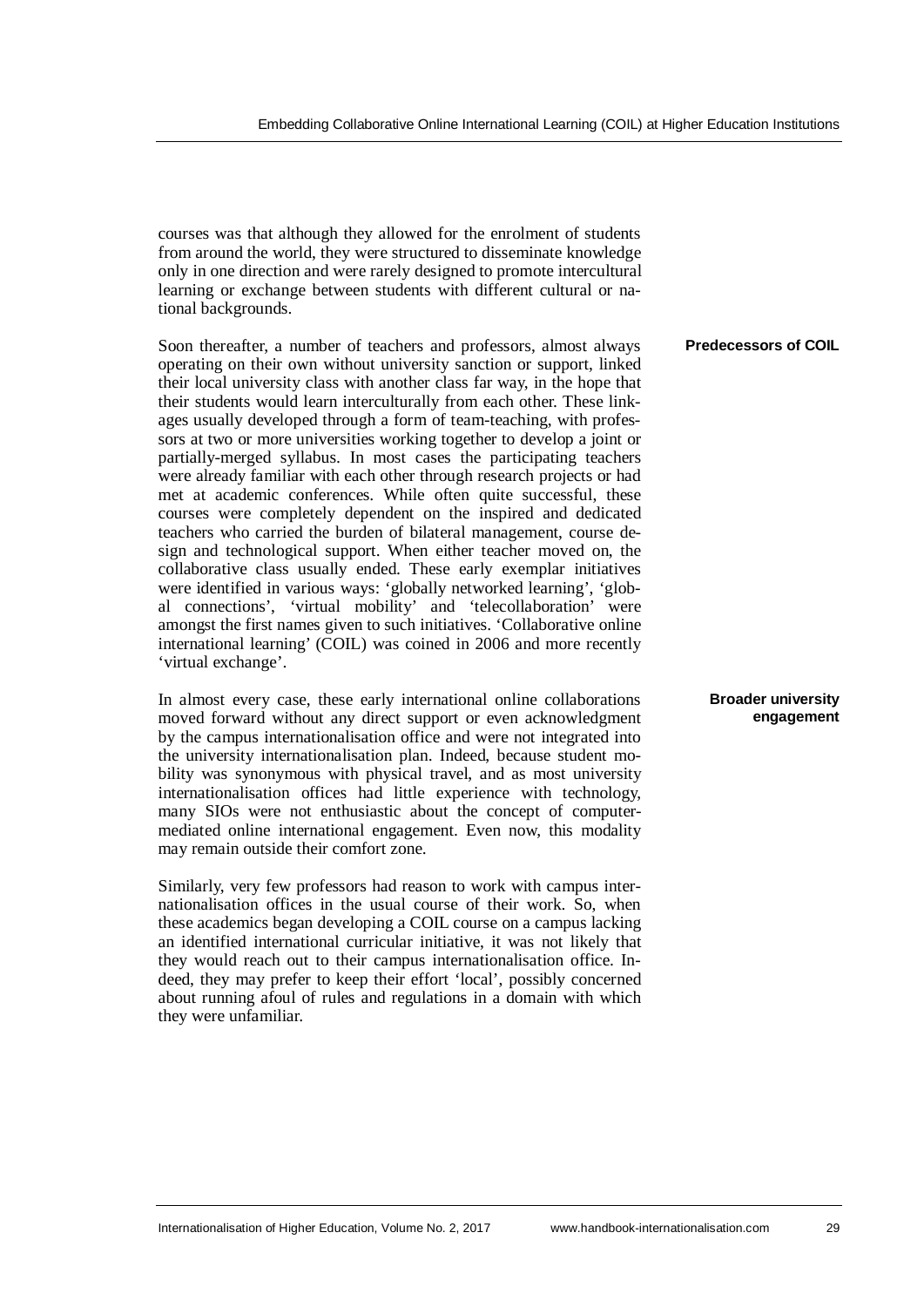### <span id="page-3-0"></span>**3. Necessary Pre-Conditions**

However, the development of social networks and collaborative online tools over ten years ago (Facebook 2005, YouTube 2005, Google Docs 2007) began to change the way we communicated, conducted research and lived our lives. Suddenly, many of our most important communications were taking place online. Relationships began, businesses were grown and many bricks-and-mortar operations went under as the internet began to dominate our lives. A few years later, around 2012, the explosion of MOOCs on the academic scene made faculty and administrators consider, and in many cases, engage, online platforms at their universities. Open Educational Resources also became an important format for sharing research and teaching materials, especially as more educators sought to respond to issues of equity amongst learners and institutions. **Development of social networks and collaborative online tools**

Unfortunately, during this same period, the much more negative phenomenon of terrorism and other threats to security brought with it a sense that the world is a frighteningly dangerous place – even in situations where that might not be measurably true. This resulted in a concomitant fear of travel to many places in the world, which made student and faculty mobility to many countries a more questionable enterprise. Indeed, some of the most highly developed COIL and virtual exchange programmes include the SUNY US-Mexico Multistate COIL Project funded through the US Embassy in Mexico City<sup>[1](#page-3-1)</sup>, and the Stevens Initiative<sup>[2](#page-3-2)</sup> based at the Aspen Institute, supporting virtual exchange between the US and the Middle East and North Africa, because travel to these areas can be difficult. **Threats to security abroad**

These three parallel phenomena: broader university engagement with online technology, the widespread use of social networks and the increasingly pervasive fear of terrorism have opened the door to wider university implementation of collaborative online international learning. Faculty and students are now usually comfortable working and engaging with each other online, while they are often less at ease with international travel to many destinations. The source of these fears remains problematic, and is in many cases more of a projection than a reality, often exacerbated by the media and political figures. However, COIL can sometimes be a bridge to mitigating those fears, by directly linking students to each other without the cost and risk of travel. For that reason, the COIL model is now more easily adopted by international programmes offices and SIOs who remain committed to study abroad and student mobility, but who are seeking ways to promote it under the dark cloud of the present. **Mitigating fears through COIL**

<span id="page-3-1"></span>http://www.coil.suny.edu/node/252, last accessed on June 14, 2017.

<span id="page-3-2"></span>http://www.stevensinitiative.org/, last accessed on June 14, 2017.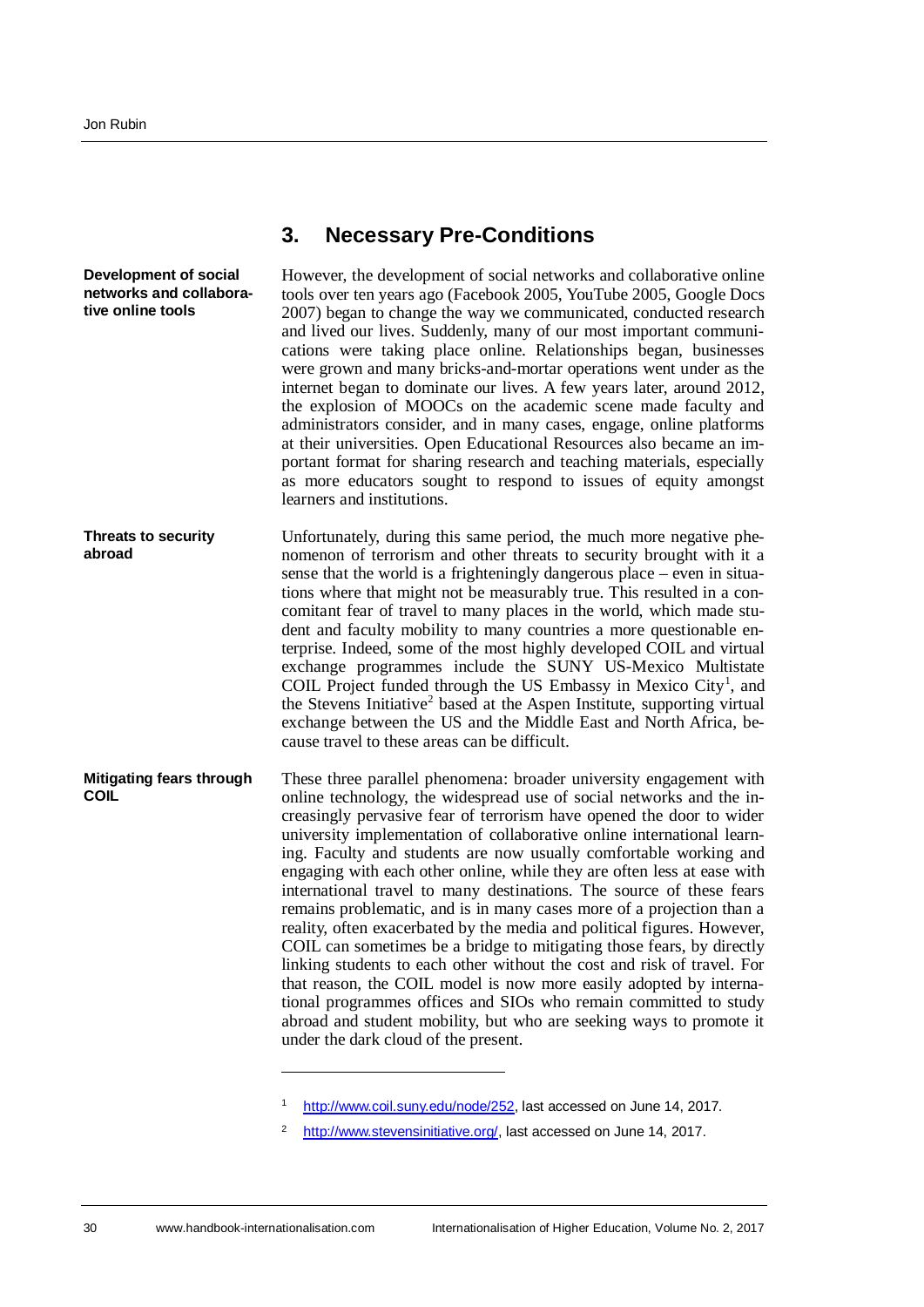At the same time, there are other factors that have contributed to the increased interest and expanding implementation of the COIL format of exchange. Student mobility reaches less than 10% of university students in the US and Western Europe – (if one includes short-term exchanges and travel) (NAFSA,  $2015$ ) – while in the rest of the world it is estimated that less than 1% of university students participate. However, even in the US, mobility is often only accessible to those of means and to those who have not begun families or who are not working to put themselves through college. For example, only 0.1% of US community college students are at present mobile (Haynie, 2014; NCES, 2012/2013). So, for the vast majority of university students, physical mobility is something that other students do.

In response to such limited access, and as a reflection of the goals of internationalisation, Internationalisation at Home (IaH) and internationalisation of the curriculum have recently become a focus for higher education institutions. These methods take on a variety of shapes and formats, which include embedding international content in course design, developing co-curricular international activities, and increasingly, collaborative online international learning courses have become important experiential modalities for the internationalisation of nonmobile students.

## <span id="page-4-0"></span>**4. Creation of the SUNY Center for Collaborative Online International Learning**

In 2006, the SUNY COIL Center was launched on the Purchase College campus of the State University of New York. This centre was jointly funded by SUNY System Administration and Purchase College and grew partially out of this author's work as Associate Professor of Film and New Media. The author had developed and taught a crosscultural video production course beginning in 2002, linking SUNY students to those in Belarus, Turkey and Mexico, where they coproduced videos across great distances. In the centre's first years, the author was provided partial release from his teaching responsibilities while he sought funds and reached out to other SUNY campuses to promote the initiative.

In 2010, Mitch Leventhal, then SUNY Vice-Chancellor for Global Affairs, invited the COIL Center to move to the newly formed SUNY Global Center in Manhattan. The Global Center provided the author a fulltime position and a second budget line for an Assistant Director, a position filled by John Fowler through June, 2016. It is important to note that acquiring fulltime staff made the COIL Center effective. While COIL courses are free to students, they must be supported by university infrastructure if they are to grow and become sustainable.

**Low student mobility rates**

**Fulltime staff structure**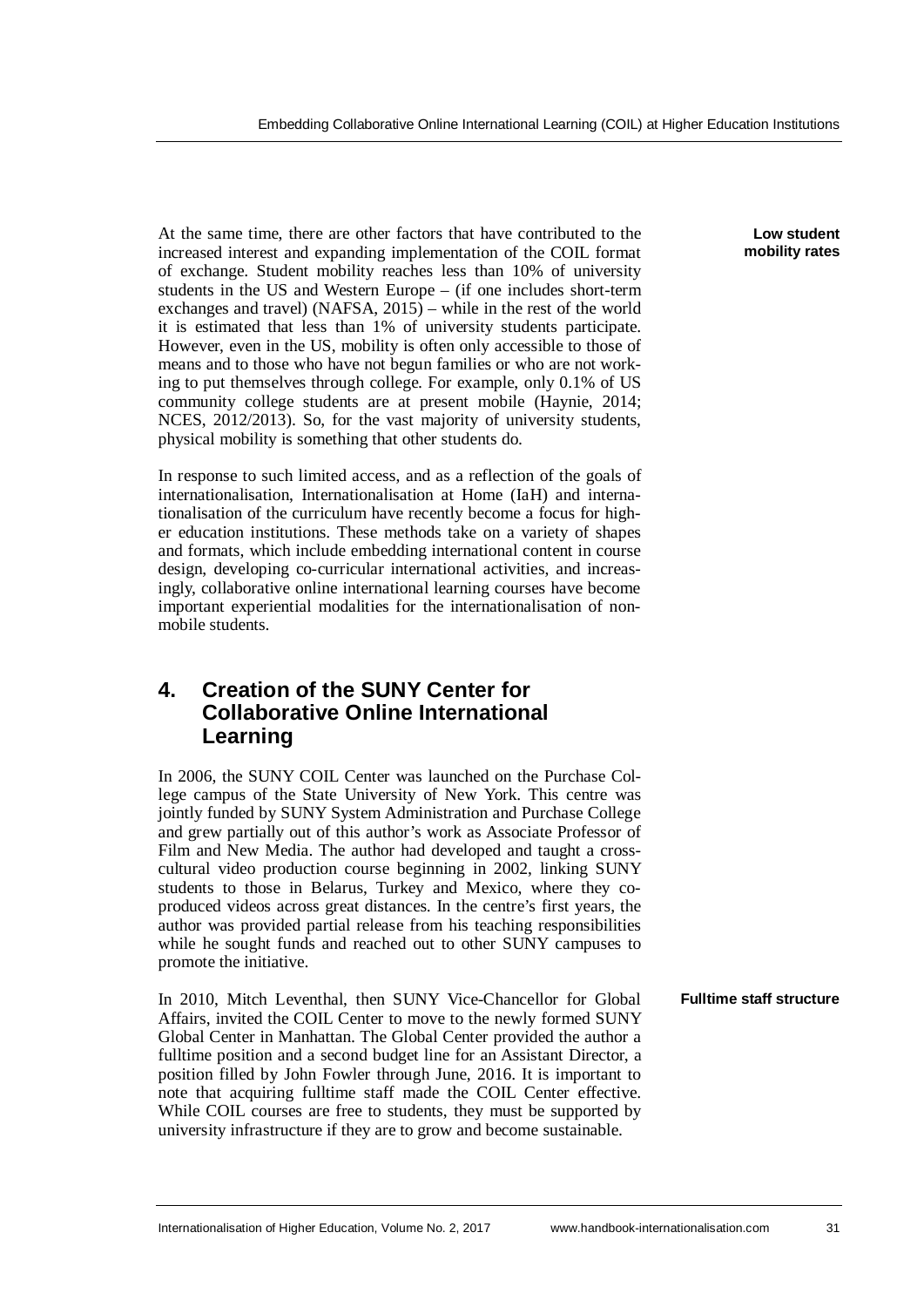#### **Development** Over the following seven years, the COIL Center developed a Nodal Network (NN) of engaged SUNY campuses, presently numbering 27. In 2014, the COIL Center created a parallel Global Partner Network (GPN) of international higher education institutions (presently with 34 members) which were also committed to 'COILing'. Each member institution was required to name a coordinator to manage COIL activities at their campus, and to send two representatives to the COIL Center's annual conference in New York City. The initial rationale for the GPN was to provide a solid base of institutional partners for Nodal Network campuses, but very quickly the GPN campuses began COILing with each other. One of the aspects of the COIL model is that this format of networked education grows quickly and laterally. As of this writing, the COIL model is not owned by SUNY, but was put forward much in the spirit of open educational resources, so the term COIL has recently been adopted by many other institutions which are building COIL programmes, although in some cases adopting a different programme name (i.e. DePaul University's Global Learning Experience Program). Both the NN and GPN SUNY networks link institutions, which then serve as the basis for faculty-to-faculty COIL partnerships. This structure is a major shift from the one-off model described earlier (which is still dominant at many schools), where individual faculty carry the entire burden of locating partners, then developing and implementing courses. But it should be emphasised that even when the primary partnering structure is based upon an institutional framework, the core curricular work must still be carried forward by professors with input from their chairs and deans. Much of the value of the COIL model is that it engages and internationalises instructors and professors as much as it does students. Any shift to an administratively top-down model is not likely to have the same positive outcomes. One of the outcomes of building this dynamic model and holding an annual conference was the rapid growth in the number of institutions, along with their professors, that wished to get started on creating COIL courses. With this increase in scale, it was no longer viable to assume that each teacher would be able to figure out best practices for him/herself, so instituting a training/professional development model became centrally important. During the author's tenure at the SUNY COIL Center, a programme was built that focused on moving instructors and staff through developmental stages as they prepared to COIL. In most cases, those from **Creation of networks Support for linking the institutions COIL Course Orientation (CCO)**

<span id="page-5-0"></span>**5. COIL Networks and Professional**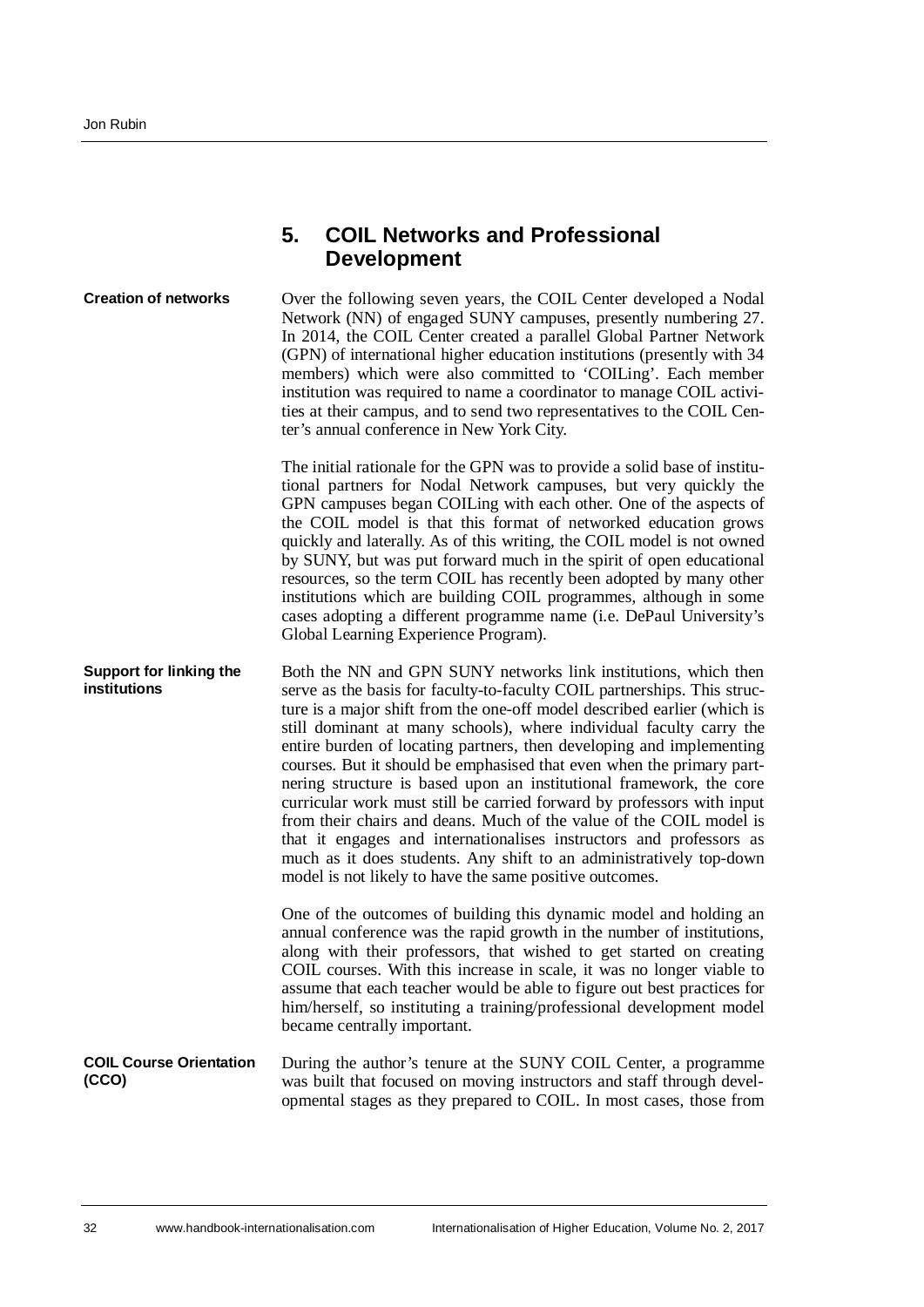the NN or GPN, who wished to prepare for this work enrolled in an online "COIL Course Orientation" (CCO)<sup>[3](#page-6-1)</sup> that ran for five weeks. This course gave them background in COIL course design, made clear where flexibility is needed, and provided insight into what works and what often does not when teaching in an online COIL environment.

Those completing the CCO were provided access to a partnering venue called "COIL Networks" where they could post their own profiles, share the courses they wished to COIL, visit the profiles of potential co-teachers and reach out to engage them in a COIL partnership. Upon completion of the CCO and locating a co-teacher, partnered teachers could enrol in an online "COIL Academy" that supports their development of joint COIL-enhanced modules that would be offered the following semester. For institutions wanting to significantly scale their programme beyond pilot courses, providing structured support for larger cohorts through workshops and dedicated online venues such as these may be key.

At SUNY, hybrid COIL Academies have also been implemented that combine face-to-face workshops with online coursework. Both US and international teachers and their co-teachers participate, allowing the COIL Center to support as many as 20 COIL courses and, indirectly, almost  $1,000$  students in one Academy cohort<sup>[4](#page-6-2)</sup>.

## <span id="page-6-0"></span>**6. The Essence of COIL**

Through these efforts and those of others, COIL has become a truly networked model of higher education. It cannot exist on a single campus but requires integration and dialogue between institutions in different countries with varied educational mandates and structures, different academic calendars and teaching styles, and which reside in a wide range of time zones. While many large universities collaborate internationally on research, very few have significant experience with intensive collaborative networking in pedagogy. So, engaging in the deep intercultural re-examination of why and how each class does what it does, can be a potentially radical and revealing intervention for students, instructors and staff.

COIL is not a technology or a technology platform but rather a new teaching and learning paradigm that develops cross-cultural awareness **COIL Networks**

**COIL as a new learning paradigm**

<span id="page-6-1"></span>http://www.coil.suny.edu/page/partnering-orientation, last accessed on June 14, 2017.

<span id="page-6-2"></span><sup>4</sup> Data retrieved from a presentation by the author, I. Jacome, L. Lewis & S. Tippett on the US- Mexico Multistate COIL Program at NAFSA Confer ence, June, 2, 2017 (unpublished).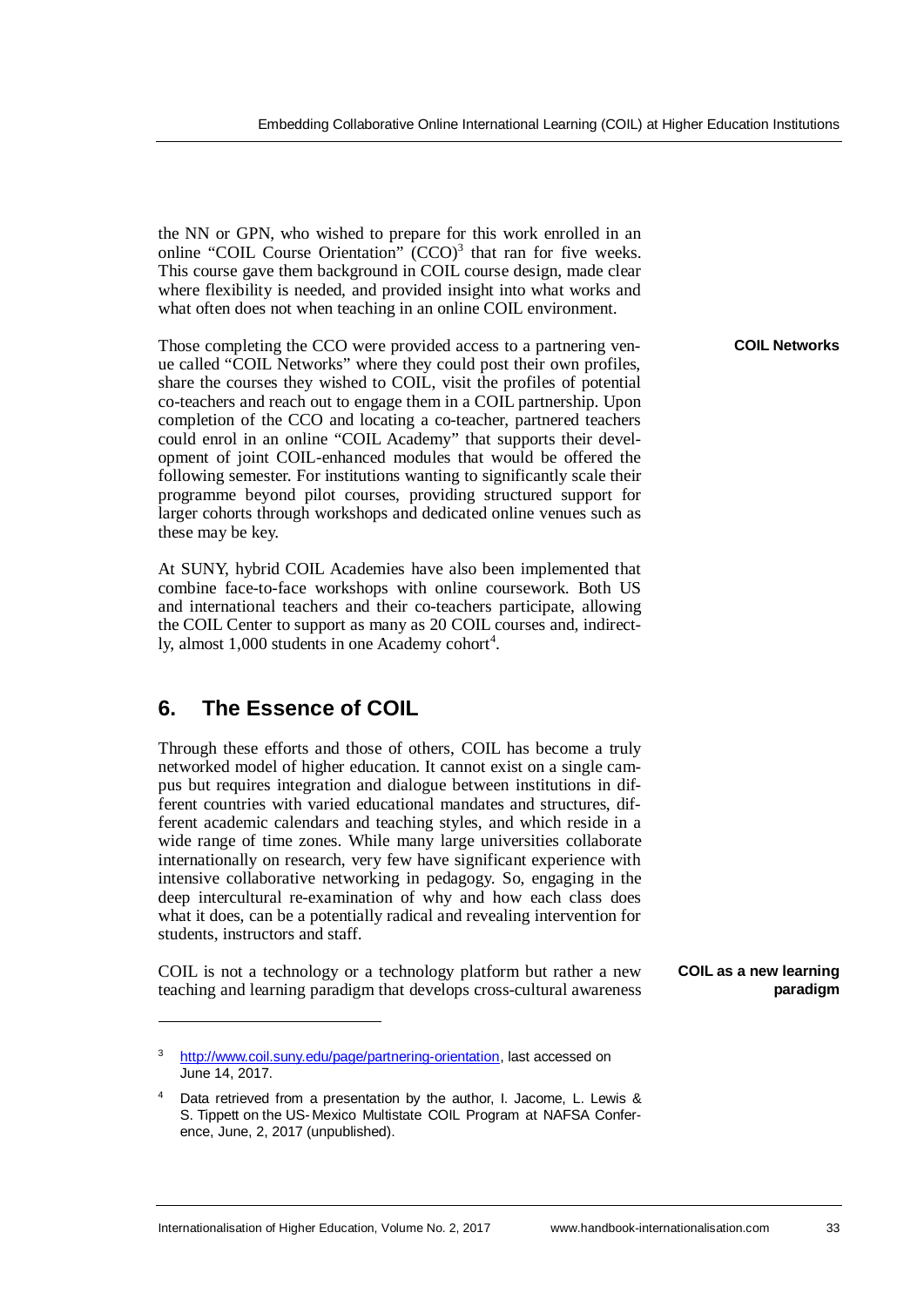across shared multicultural learning environments. Unlike online distance courses provided by one higher education institution to students nearby or around the world, COIL is based upon developing teamtaught learning environments where teachers from two cultures work together to develop a shared syllabus, emphasising experiential and collaborative student learning. The courses give new contextual meaning to the ideas and texts they explore, while providing students new venues in which to develop their cross-cultural awareness. Classes may be fully online or, much more often, are offered in blended formats with traditional face-to-face sessions taking place at both institutions, while collaborative student work takes place online. The collaboration can last an entire semester – but more often lasts 5–7 weeks, a format called "a COIL-enhanced module". COIL practices began in the social sciences, the humanities and as a vehicle for bringing native speakers with their cultural knowledge to language courses, but almost all disciplines are now active in this modality<sup>[5](#page-7-1)</sup>.

### <span id="page-7-0"></span>**7. Institutionalising COIL Across the US and Around the World**

The following summary statements demonstrate how the COIL model has been developing at other institutions. The statements come from leading COIL practitioners at universities in the Netherlands; in Japan; at a public university and at a private university in the US; and at a community college that is part of the SUNY system.

### **7.1 Amsterdam University of Applied Sciences (AUAS), the Netherlands**

*Eva Haug, Coordinator Internationalization, COIL Coordinator, Faculty of Business and Economics*

AUAS began their first COIL project in 2014. A partner university in Finland and our department were both looking for ways to set up an international collaboration, but we could not ask the students to travel. After Jon Rubin presented COIL at AUAS, I pitched the idea of a virtual project to Finland and after one brainstorming session, we came up with a pilot project. After some promotion within the department, we got the green light not only to continue this project (which is now in its 3rd year), but to expand to other projects as well. **Start of the project in 2014**

#### Next we included this format of internationalisation of the curriculum, through virtual collaboration, in the policy plans and strategy of the **Implementation of COIL**

<span id="page-7-1"></span><sup>5</sup> http://www.coil.suny.edu/page/partnering-orientation, last accessed on June 14, 2017.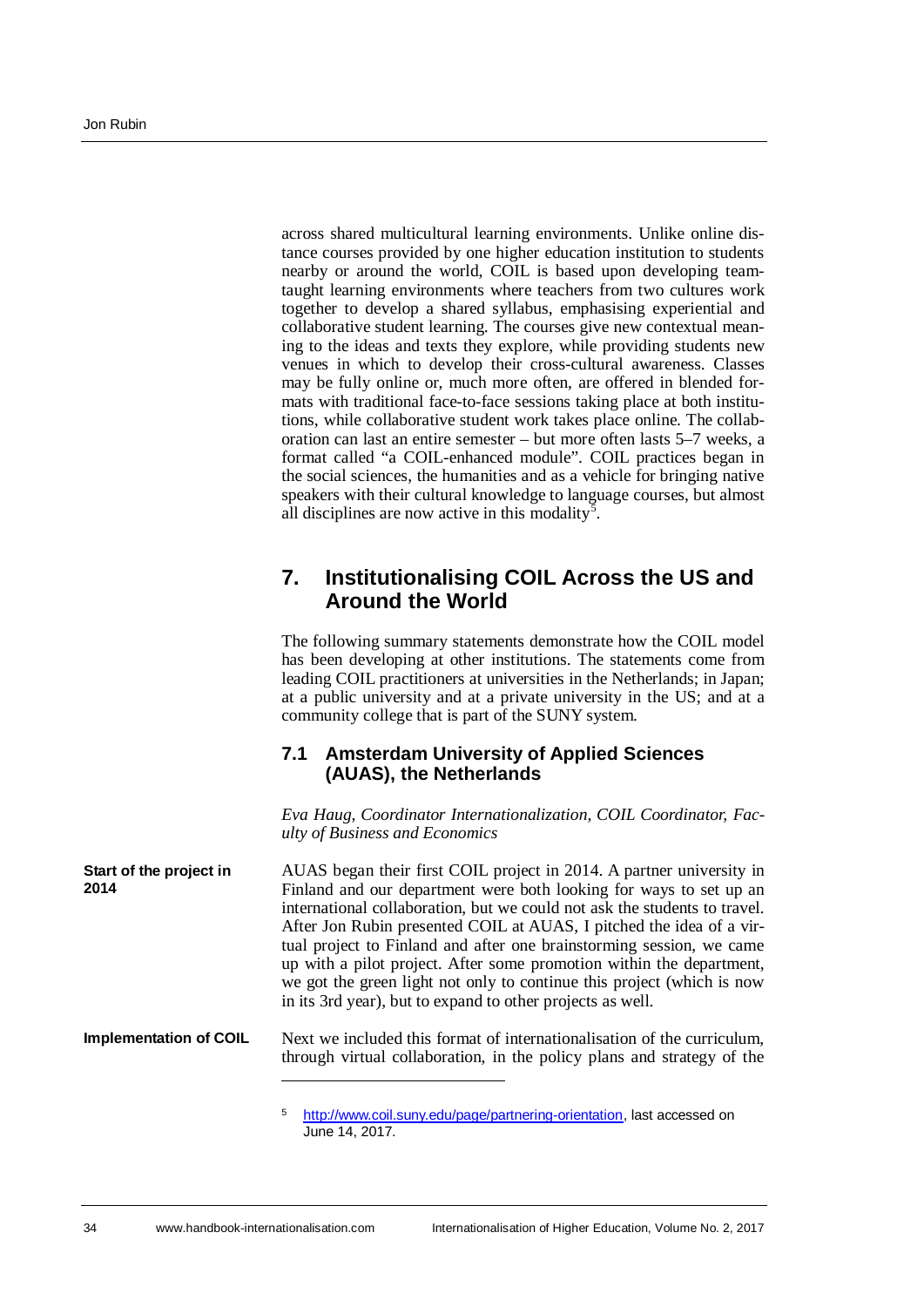Faculty of Business and Economics where I am based. This step ensured us long-term commitment from the management team. After that it was important to share this experience with my colleagues, within the department but also university-wide. I gave numerous presentations illustrating best practices. This initiative was very successful, since we have grown from 1 COIL project in 2014 to 29 in 2017. Most collaborations are 4–6 weeks long.

In developing this COIL project, I learned the importance of a combined bottom-up and top-down approach. It's essential to get management support and to formalise COIL targets and methods in policy plans. At the same time, it is important to create a community of 'COILers' and to show evidence of its possibilities, while being honest about its challenges.

I am at present the only one responsible for managing the COIL project, although I delegate some of the responsibilities to project coordinators, once contact with the partner institution has been made and a COIL project has been designed. Officially, my COIL responsibilities are allocated as 1.5 day per week, but unofficially, I need more time to coordinate this endeavour. Hopefully, this need will be acknowledged so the project can continue to grow.

We develop and sustain international partnerships needed for COIL courses by attending conferences, by organising international events for our partner network, and by sharing COIL expertise with our partners during staff mobility. We find that exchange in COIL experiences and expertise enrich our partnerships which, in the past, were merely based on student mobility.

After participating in a COIL course students are more open to the idea of study abroad. For example, after participating in a COIL project with Finland, one student decided to do a master in Scandinavia. In a few other cases students have gone on to do a semester abroad. And partnerships formerly based only on mobility are intensified and strengthened by COIL projects. By engaging COIL, three of our institutional exchange partners have become active COIL co-creators. Their students and lecturers collaborate on COIL projects, exchange electures and in two cases have benchmarked their programmes.

COIL has provided an embedded way to internationalise the curriculum and enrich the student experience. Preparing students for transferable and employability skills is one of our main tasks and COIL projects enable us to better prepare students for their global careers. Another positive outcome has been that COIL enables us to offer lecturers an international experience without stretching the budget. Even small efforts, like mutual e-lectures or very short COIL projects, motivate lecturers to develop their skills and learn from peers abroad.

**Importance of a combined bottom-up and top-down approach**

**Organisation**

#### **Positive outcomes**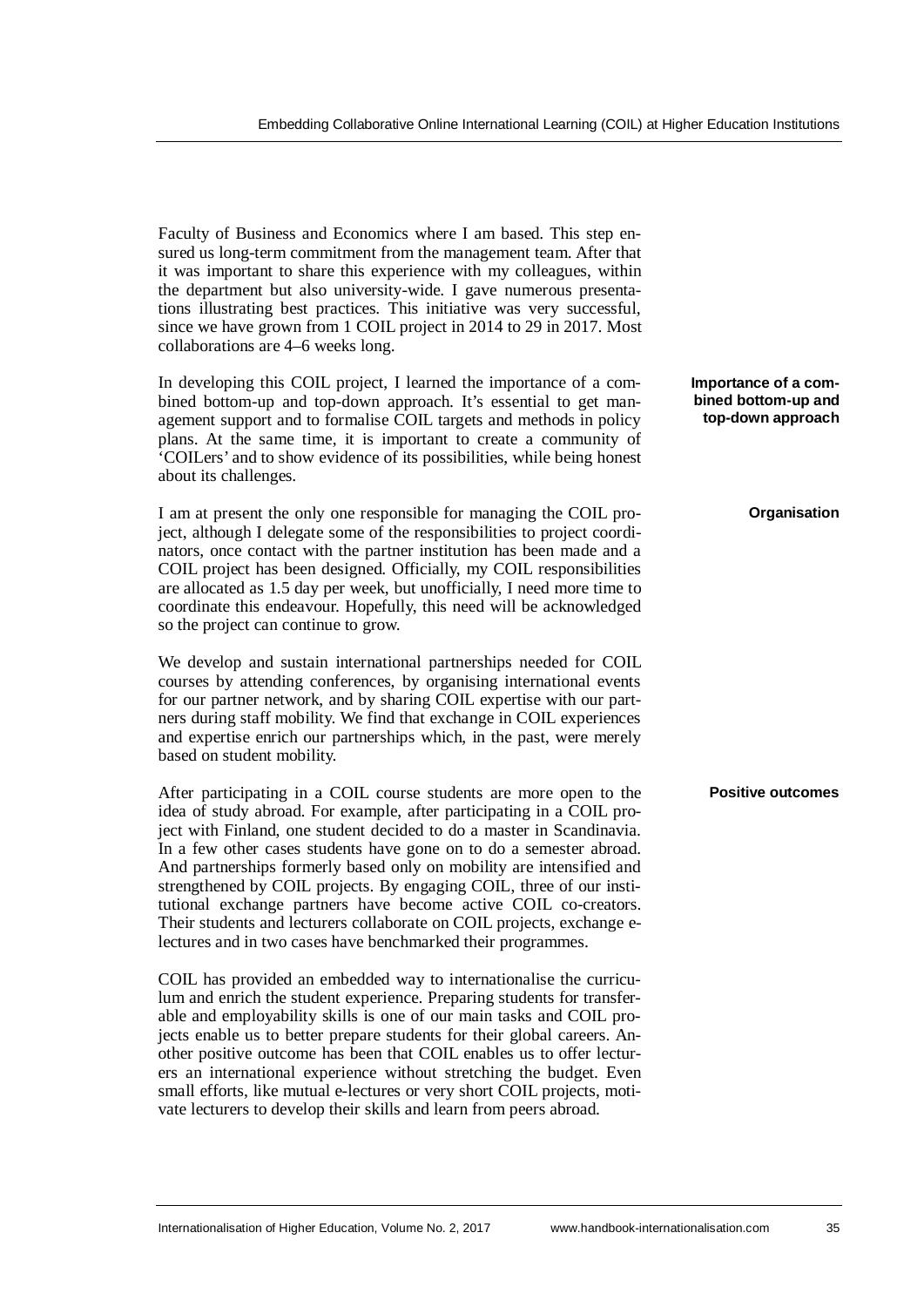|                               | To support instructors developing COIL courses, an instructional de-<br>signer and I have created a training programme that runs for two af-<br>ternoons with some preparatory assignments. The programme includes<br>the following elements:                                                                                                                                                                                                                                                                                                                                                                                                                                                                                                                                                                                             |
|-------------------------------|-------------------------------------------------------------------------------------------------------------------------------------------------------------------------------------------------------------------------------------------------------------------------------------------------------------------------------------------------------------------------------------------------------------------------------------------------------------------------------------------------------------------------------------------------------------------------------------------------------------------------------------------------------------------------------------------------------------------------------------------------------------------------------------------------------------------------------------------|
| <b>Elements of COIL</b>       | introduction to intercultural sensitivity (working in a diverse team);                                                                                                                                                                                                                                                                                                                                                                                                                                                                                                                                                                                                                                                                                                                                                                    |
| training programme            | connecting with your partner and setting up a COIL module;                                                                                                                                                                                                                                                                                                                                                                                                                                                                                                                                                                                                                                                                                                                                                                                |
|                               | internationalising learning outcomes and assessing a virtual collab-<br>oration;                                                                                                                                                                                                                                                                                                                                                                                                                                                                                                                                                                                                                                                                                                                                                          |
|                               | coaching virtual teams;                                                                                                                                                                                                                                                                                                                                                                                                                                                                                                                                                                                                                                                                                                                                                                                                                   |
|                               | tips & tricks for collaboration tool; and                                                                                                                                                                                                                                                                                                                                                                                                                                                                                                                                                                                                                                                                                                                                                                                                 |
|                               | assessing $&$ grading with an international partner.                                                                                                                                                                                                                                                                                                                                                                                                                                                                                                                                                                                                                                                                                                                                                                                      |
| <b>Future outcomes</b>        | One outcome of our COIL work is a hybrid summer institute devel-<br>oped with SUNY Ulster Community College. The programme will<br>consist of a 3-week COIL module (completely online) followed by a<br>2-week on-campus programme.                                                                                                                                                                                                                                                                                                                                                                                                                                                                                                                                                                                                       |
|                               | 7.2 DePaul University, Chicago, Illinois                                                                                                                                                                                                                                                                                                                                                                                                                                                                                                                                                                                                                                                                                                                                                                                                  |
|                               | GianMario Besana, Associate Provost for Global Engagement and<br><b>Online Learning</b>                                                                                                                                                                                                                                                                                                                                                                                                                                                                                                                                                                                                                                                                                                                                                   |
|                               | DePaul is a relatively large private university located in Chicago, Illi-<br>nois. Forward-looking leadership at DePaul decided that if global<br>engagement and online learning were within the portfolio of one team<br>member, this could create new synergies. In 2010 I was appointed to<br>such a position.                                                                                                                                                                                                                                                                                                                                                                                                                                                                                                                         |
| First COIL project in<br>2013 | COIL came to my attention in 2010–11 through multiple conferences<br>where Jon Rubin and Rosina Chia spoke about their respective experi-<br>ences at the SUNY COIL Center and with East Carolina University's<br>Global Connections Program. Then, in 2012, a faculty member from<br>our English department reached out to me with the idea of a collabora-<br>tion with a colleague at the University of Birmingham, for a graduate<br>course on non-fiction creative writing: Students would produce writ-<br>ten pieces individually, exchange them with an editing partner on the<br>other side of the Atlantic and experience being edited by a stranger<br>with different linguistic style and framework. This meeting indicated<br>to me that there was an opportunity to start a coherent, institution-<br>wide COIL initiative. |
|                               | The first steps taken were conversations with the director of our Fac-<br>ulty Instructional Technology Services (FITS) and the Assistant Vice<br>President for Global Engagement to test the initiative's feasibility. The<br>FITS director identified two instructional designers, who were tapped                                                                                                                                                                                                                                                                                                                                                                                                                                                                                                                                      |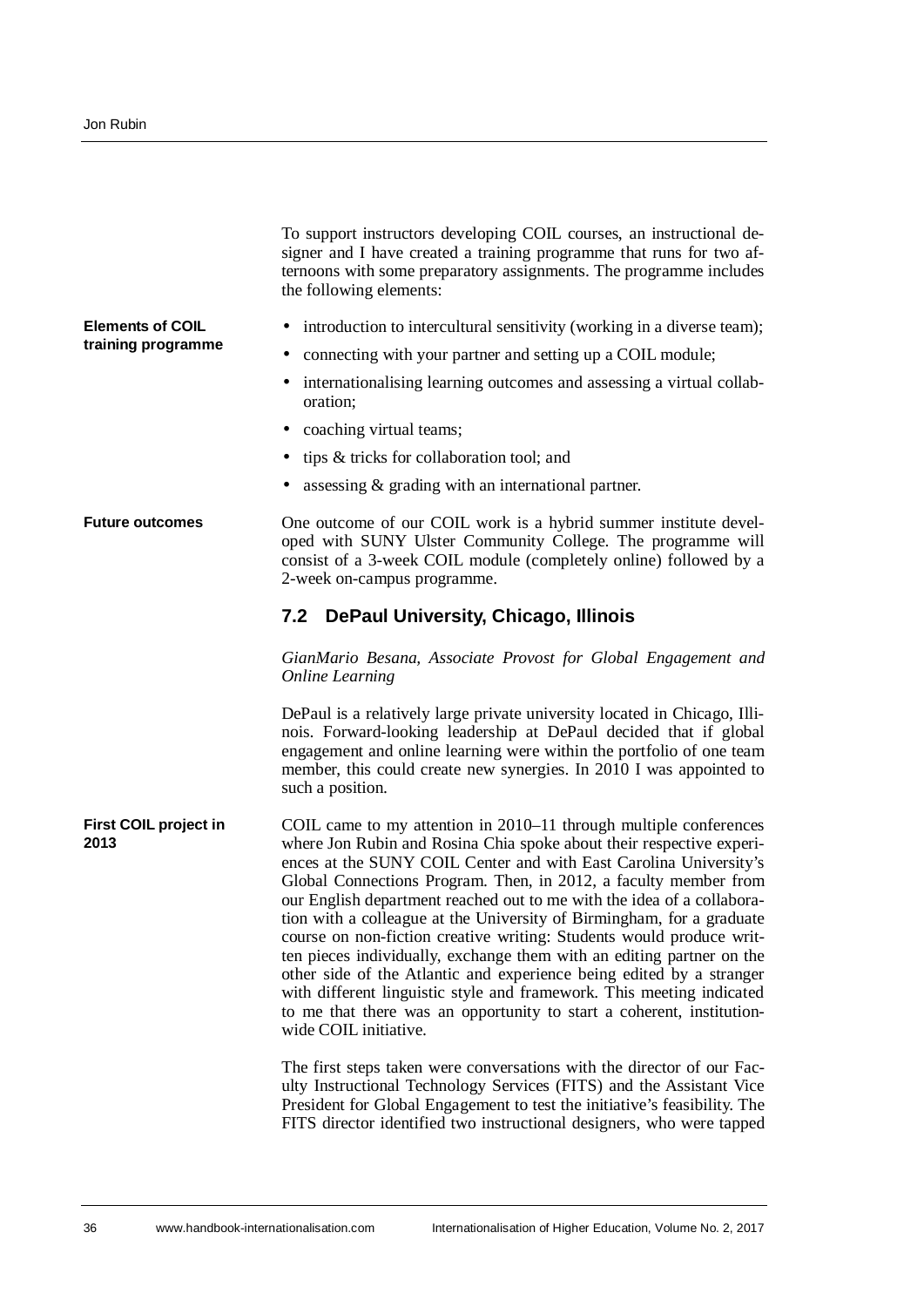as the leads for the project and were sent to the 2013 SUNY COIL conference. After that, we cemented the main ideas of the initiative, branded as Global Learning Experience (GLE):

- a structured faculty development programme, with financial incentives to expose faculty to both the technological and pedagogical aspects of COIL;
- individualised instructional design support for participating faculty;
- formal involvement of a committee of faculty with representation of all the 10 colleges and schools, which was tasked with reviewing formal proposals for COIL courses; and
- a flexible approach to course design, leaving faculty free to structure COIL activities for a portion of a term, not necessarily for the entire duration of the class.

The initiative was finalised and formally launched in fall 2013 with an inaugural workshop. Since fall 2013 we have run two sessions of the programme a year. The curriculum, duration and format has evolved organically and is now based on a team of three staff members: the Director of Faculty Development within FITS who oversees the programme and the curriculum (25% time); a senior instructional technology consultant (ITC) who is the main programme facilitator (70% time); and the Assistant Director for Global Engagement and Online Learning who facilitates access to our network of partners, coordinates the assessment and scheduling of COIL courses, and maintains communication with all faculty engaged in COIL activities (30% time).

The initiative has been received very positively by faculty and we anticipate continued growth. To date (March 2017), more than 100 faculty members have participated in the faculty development programmes, 34 formal proposals for COIL-GLE courses with 18 different partner institutions were submitted, 21 of which were funded. Since inception, we have offered 37 courses with GLE components. Nine courses ran in fall 2016–17, three courses ran in winter 2017, and four are planned for spring 2017. We would like to offer 20 courses a year. Most courses developed to date are at the undergraduate level, with some exceptions within graduate programmes housed in our English Department and in our School of Public Service. Disciplines involved in COIL-GLE include: Anthropology, Communication, Community Service Studies, Computer Science, Digital Cinema, English, Education, First Year Seminar, Health Sciences, Hospitality Leadership, Information Systems, Management, Modern Languages, Nursing, Political Science, Public Service Management and University Internship Program.

Funded proposals receive \$3,500 as reimbursement for travel and expenses. Faculty who successfully repeat the same GLE course in

#### **Main ideas of Global Learning Experience (GLE)**

#### **Organisation**

#### **Outcomes and objectives**

#### **Support**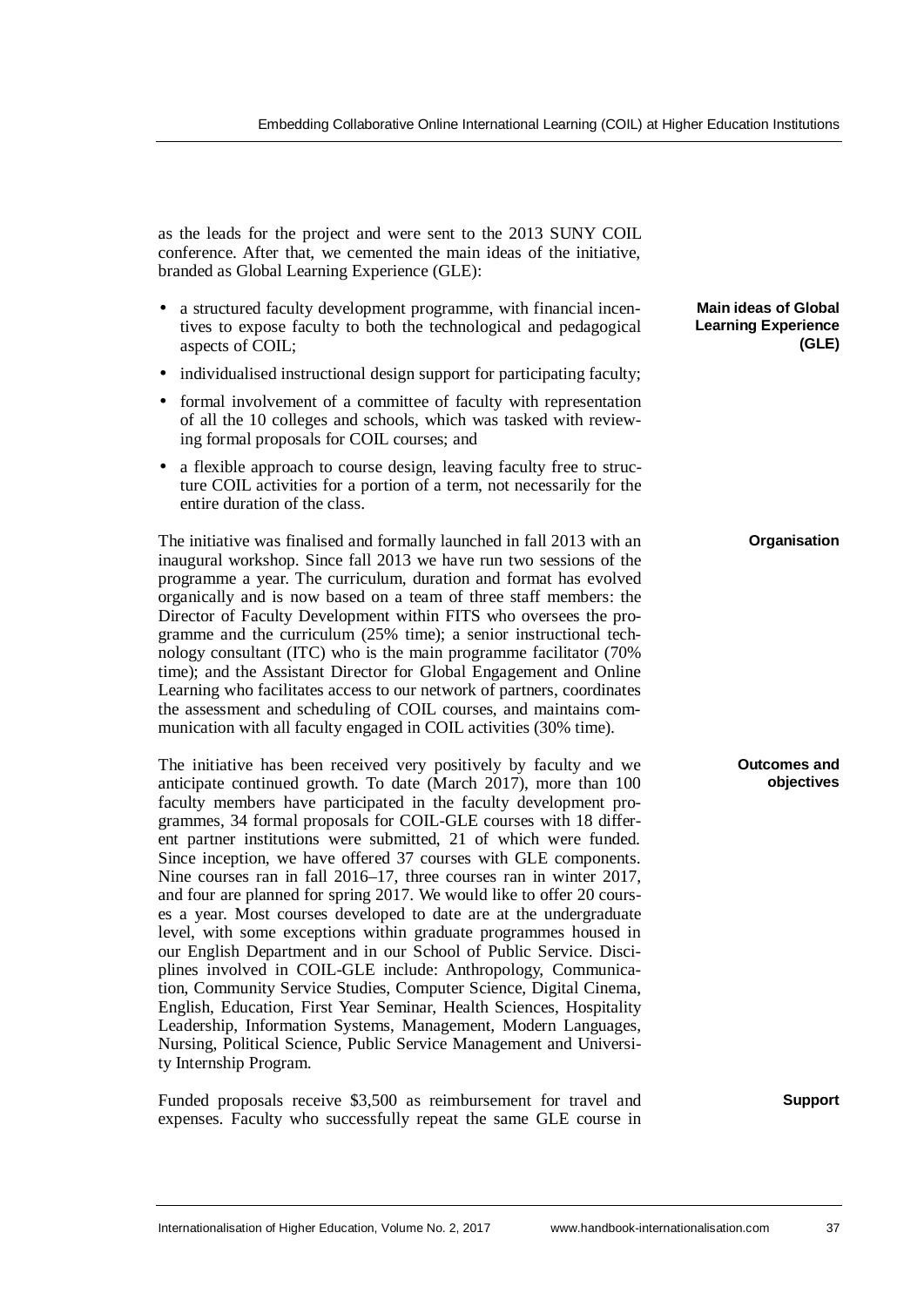|                                                                  | successive quarters may receive additional stipends of \$500 for up to<br>three iterations, for total funding of \$5,000.                                                                                                                                                                                                                                                                                                                                                                                                                                                                                                                                                                                        |
|------------------------------------------------------------------|------------------------------------------------------------------------------------------------------------------------------------------------------------------------------------------------------------------------------------------------------------------------------------------------------------------------------------------------------------------------------------------------------------------------------------------------------------------------------------------------------------------------------------------------------------------------------------------------------------------------------------------------------------------------------------------------------------------|
|                                                                  | Often, faculty come to the programme with a specific partner in mind.<br>In other cases, we facilitate the search for a partner among institutions<br>with which we have existing relationships.                                                                                                                                                                                                                                                                                                                                                                                                                                                                                                                 |
| <b>Modalities that intersect</b><br><b>GLEs and study abroad</b> | We have developed two modalities that intersect GLEs and study<br>abroad:                                                                                                                                                                                                                                                                                                                                                                                                                                                                                                                                                                                                                                        |
|                                                                  | 1. incorporating a GLE into an existing short-term faculty-led study<br>abroad programme, and                                                                                                                                                                                                                                                                                                                                                                                                                                                                                                                                                                                                                    |
|                                                                  | 2. creating a new study abroad programme as a follow-up to a GLE<br>course.                                                                                                                                                                                                                                                                                                                                                                                                                                                                                                                                                                                                                                      |
|                                                                  | We have also had students from GLE partner institutions visit us in<br>Chicago.                                                                                                                                                                                                                                                                                                                                                                                                                                                                                                                                                                                                                                  |
|                                                                  | 7.3 Kansai University, Osaka, Japan                                                                                                                                                                                                                                                                                                                                                                                                                                                                                                                                                                                                                                                                              |
|                                                                  | Keiko Ikeda, Vice-Director, Center for International Education                                                                                                                                                                                                                                                                                                                                                                                                                                                                                                                                                                                                                                                   |
| Start of the project in<br>2014                                  | Since Kansai University (KU) joined the SUNY Global Partner Net-<br>work in 2014, we have offered approximately 30 COIL-enhanced<br>courses. It all started with just one instructor who considered it to be<br>of great potential in promoting internationalisation of the curriculum.<br>As of the 2016 academic year the KU-COIL Network extends to uni-<br>versities from seven countries within Asia and others in North Ameri-<br>ca, South America, Africa, the Middle East and Europe. Many of these<br>COIL partnerships have evolved to be our university partners, and we<br>can say that the COIL endeavour has proven to be a highly effective<br>internationalisation strategy for the university. |
| <b>Implementation of COIL</b>                                    | It was fortunate that COIL activities on campus have been well sup-<br>ported by the President's Office during the early stages of implemen-<br>tation. After the promising results of the first three COIL courses in<br>2014, two SIOs from the university were sent to the SUNY COIL<br>conference in New York to learn more about COIL. This visit con-<br>firmed their decision and the COIL initiative 'KU-COIL' was integrat-<br>ed into the university's ten-year internationalisation strategic plan.                                                                                                                                                                                                   |
| <b>Organisation</b>                                              | Two annual international symposia and workshops were held on cam-<br>pus in 2014 and 2015, respectively to which we invited our overseas<br>partners and local neighbouring institutions within Japan to dissemi-<br>nate the concept. In 2015, the KU-COIL team was established, con-<br>sisting of one staff member (who has knowledge of ICT-enhanced<br>classroom design and commits 70% of her time to COIL) and three<br>assistant/associate professors who each commit 15–30% of their time.                                                                                                                                                                                                              |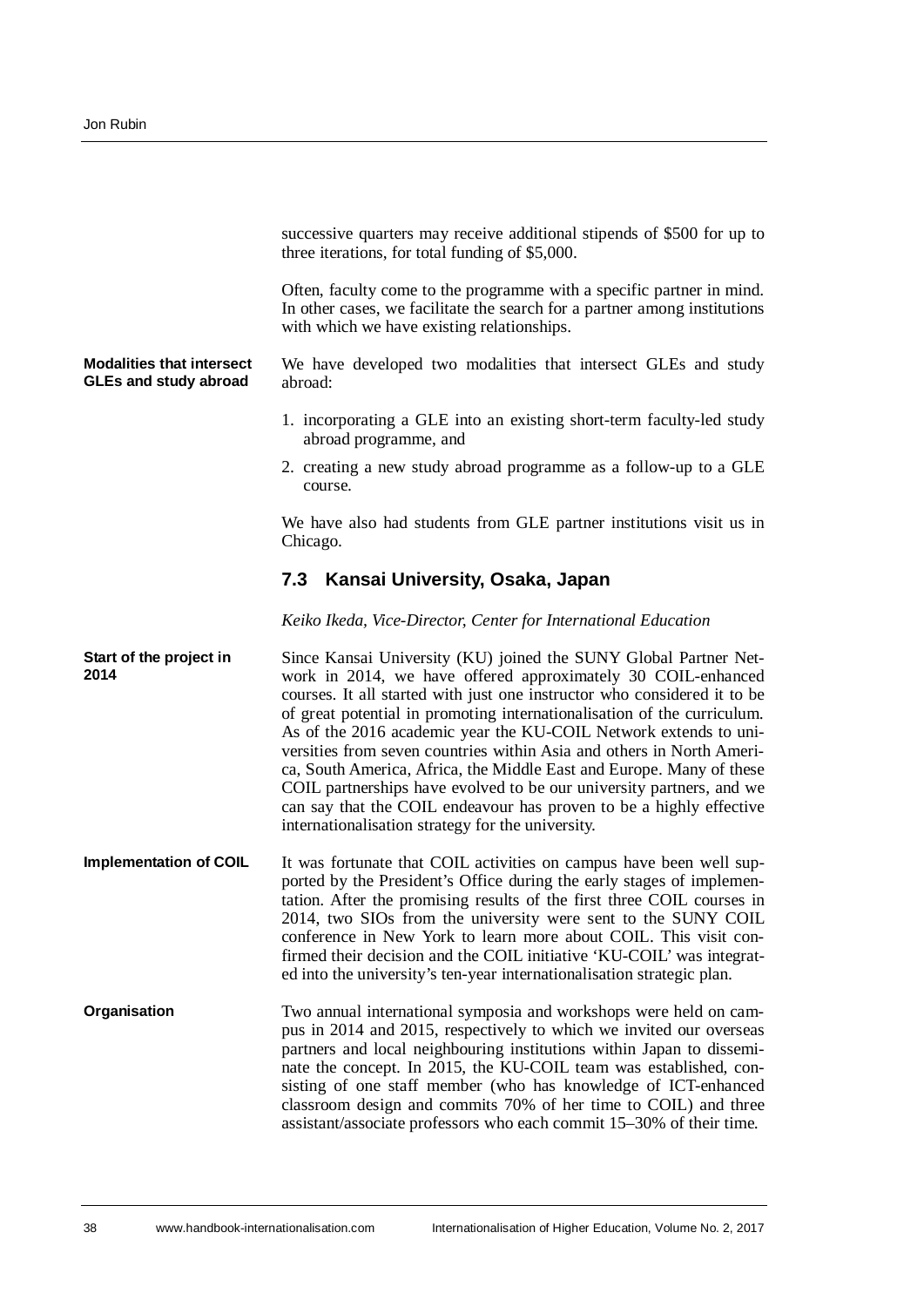At Kansai, COIL activities are embedded in EMI (English as a Medium of Instruction) curriculum and in advanced ESL courses. Many of these courses have a mixed student population incorporating international students and local Japanese students. Promoting interactive learning experiences in class activities is emphasised in these courses, and is expected by the participating students. For non-EMI courses, we promote KU-COIL to our instructors; particularly what we call 'pre-COIL', a short trial version of COIL for a few weeks. Although it is still a small stream, there are several non-English mediated COIL projects. In Japanese as a foreign language teacher training courses, the COIL experience enables the students to interact with overseas learners of Japanese language, which would otherwise be difficult.

To date, we have not implemented any system of monetary support or incentives for the participating instructors. Instead, the KU-COIL team offers practical assistance – providing necessary equipment (e.g., web camera, PC), a special classroom for small group work, and trained student staff who are bilingual and able to facilitate collaboration work with an overseas partner. We also offer various online tutorials for instructors who are new to COIL practice and regularly offer consulting hours for COIL teachers at the Office of International Education Support. These COIL-based services are made available to those who are launching their COIL course for the first time as well as those who are continuing.

The most significant learning outcomes we have identified among KU students (mostly local undergraduates) who participate in KU-COIL are significant improvements in their English oral communication performance and in their intercultural sensitivity. Our 20-year internationalisation plan proposes promoting COIL courses to as many incoming undergraduate students as possible. Kansai is a comprehensive university with 30,000 students, and we hope to eventually reach 6,500 students a year through COIL. As the number of EMI courses will also increase rapidly over the next 20 years, COIL is likely to play an especially important role in this regard. As a more immediate task, KU's next mission for the COIL project is to generate increased data to validate the apparent positive effects. We also want to engage more overseas partners and to bring aboard more Kansai instructors.

### **7.4 The University of Washington-Bothell**

#### *Natalia Dyba, Director of Global Initiatives*

At the University of Washington Bothell (UW), a comprehensive public institution of 5,400 students in the Seattle area, COIL plays an important role as an alternative to study abroad: a different way to have an engaging global learning experience. The student body is highly diverse in terms of socio-economic status, familiarity with college, race and ethnicity, age and veteran status. Many students are place-

#### **Application of COIL courses**

**Support**

**Outcomes and objectives**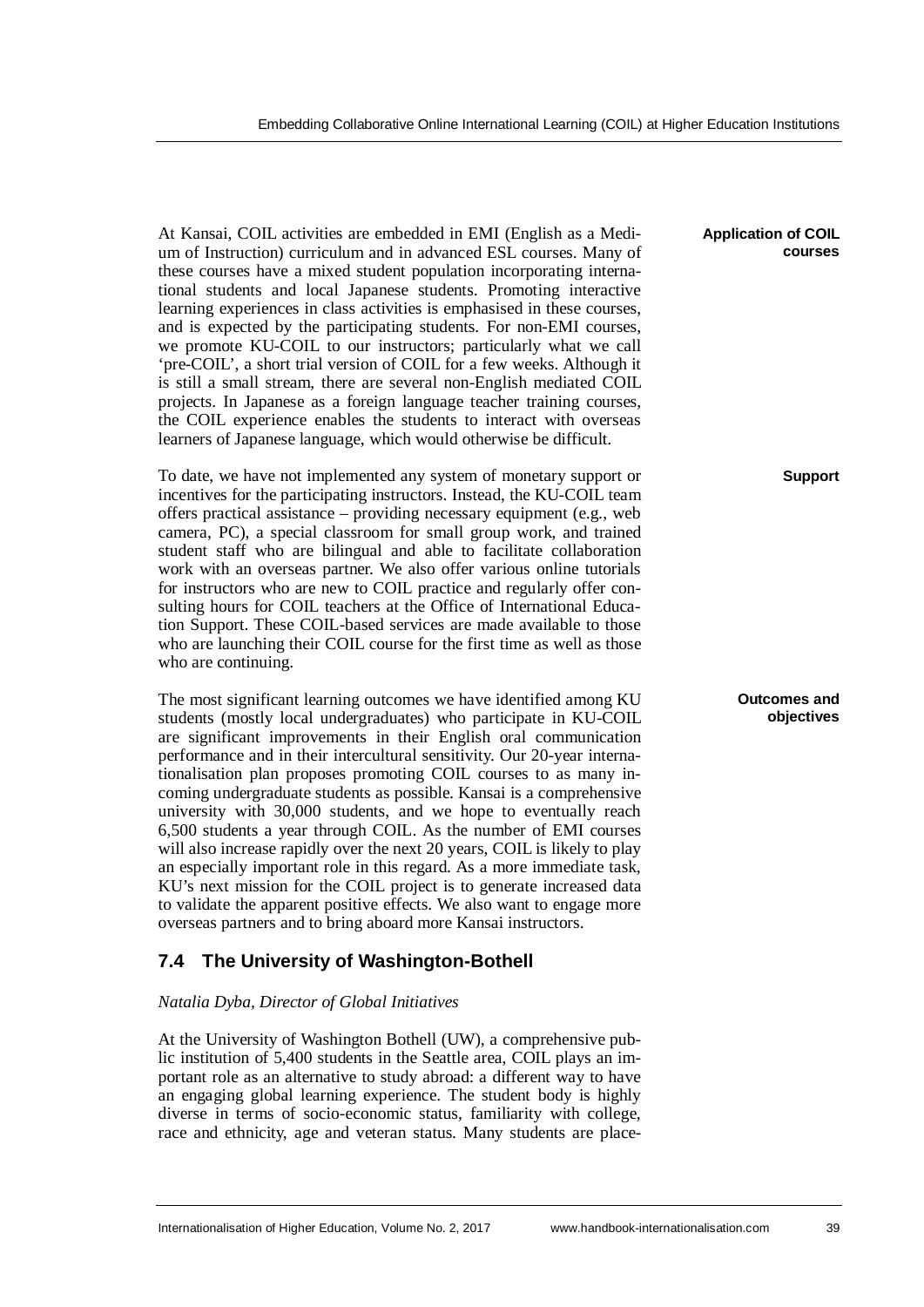| bound, so while interest in study abroad is growing, participation re-<br>mains below 10%. The institution actively encourages embedding<br>high-impact practices (as defined by Kuh, 2008) into the curriculum<br>as a strategy to increase retention and graduation rates, and COIL<br>courses typically embed several high-impact practices.                                                                                                                                                                                                                                                                                                                                                                                                                     |
|---------------------------------------------------------------------------------------------------------------------------------------------------------------------------------------------------------------------------------------------------------------------------------------------------------------------------------------------------------------------------------------------------------------------------------------------------------------------------------------------------------------------------------------------------------------------------------------------------------------------------------------------------------------------------------------------------------------------------------------------------------------------|
| Since 2013, UW Bothell has conducted a series of professional devel-<br>opment workshops for faculty, including the UW COIL Fellows pro-<br>gramme, and hosted two 'Global Engagement through Technology'<br>symposia and a COIL training workshop which attracted attendees<br>from across the western US and abroad. A seed grant from the UW<br>Jackson School of International Studies and resources from SUNY's<br>COIL Center were instrumental in launching the programme and<br>building support across the tri-campus UW system.                                                                                                                                                                                                                           |
| Interested UW instructors apply for the COIL Fellows programme by<br>submitting proposals outlining their ideas for the implementation of<br>COIL into a new or existing course. Once selected, fellows are required<br>to participate in four community of practice meetings to deepen learn-<br>ing and facilitate the sharing of ideas, resources and strategies. Some<br>meetings and assignments intentionally take place online to address<br>faculty concerns about technology. Deliverables of the programme<br>include a complete syllabus, a partnership worksheet and a group<br>presentation to share the experience with others. Stipends have ranged<br>from \$1,200 to \$2,000 each, depending on the availability of resources.                     |
| Most of our faculty who express interest in COIL bring specific interna-<br>tional partners that they want to work with. We are lucky to have a very<br>globally-connected faculty body, so there has not been much demand<br>for us to make partnership matches (about one or two every year). Be-<br>cause of that, for the most part, we are working with a different institu-<br>tion for each COIL course. Throughout the programme, participants are<br>asked to work out certain issues with their international partner, such as<br>developing assignments, aligning class schedules and anticipating pow-<br>er imbalances between the two groups, but that happens individually<br>and is not integrated into the learning community's structure.         |
| Since 2014, 16 COIL courses have been implemented at UW Bothell,<br>engaging nearly 400 students. Fifteen more courses are under devel-<br>opment for future years. Notable is the relatively high percentage of<br>courses – 75% – targeting first-year and pre-major students. COIL is a<br>natural fit for the already interdisciplinary 'Discovery Core' general<br>education curriculum. We are eager to study the effect of a high-<br>impact international experience on these students' undergraduate ex-<br>perience. There are also a growing number of COIL courses that com-<br>bine international collaboration with local community engagement,<br>comparing how global issues are addressed by local stakeholders in<br>distinct parts of the world. |
|                                                                                                                                                                                                                                                                                                                                                                                                                                                                                                                                                                                                                                                                                                                                                                     |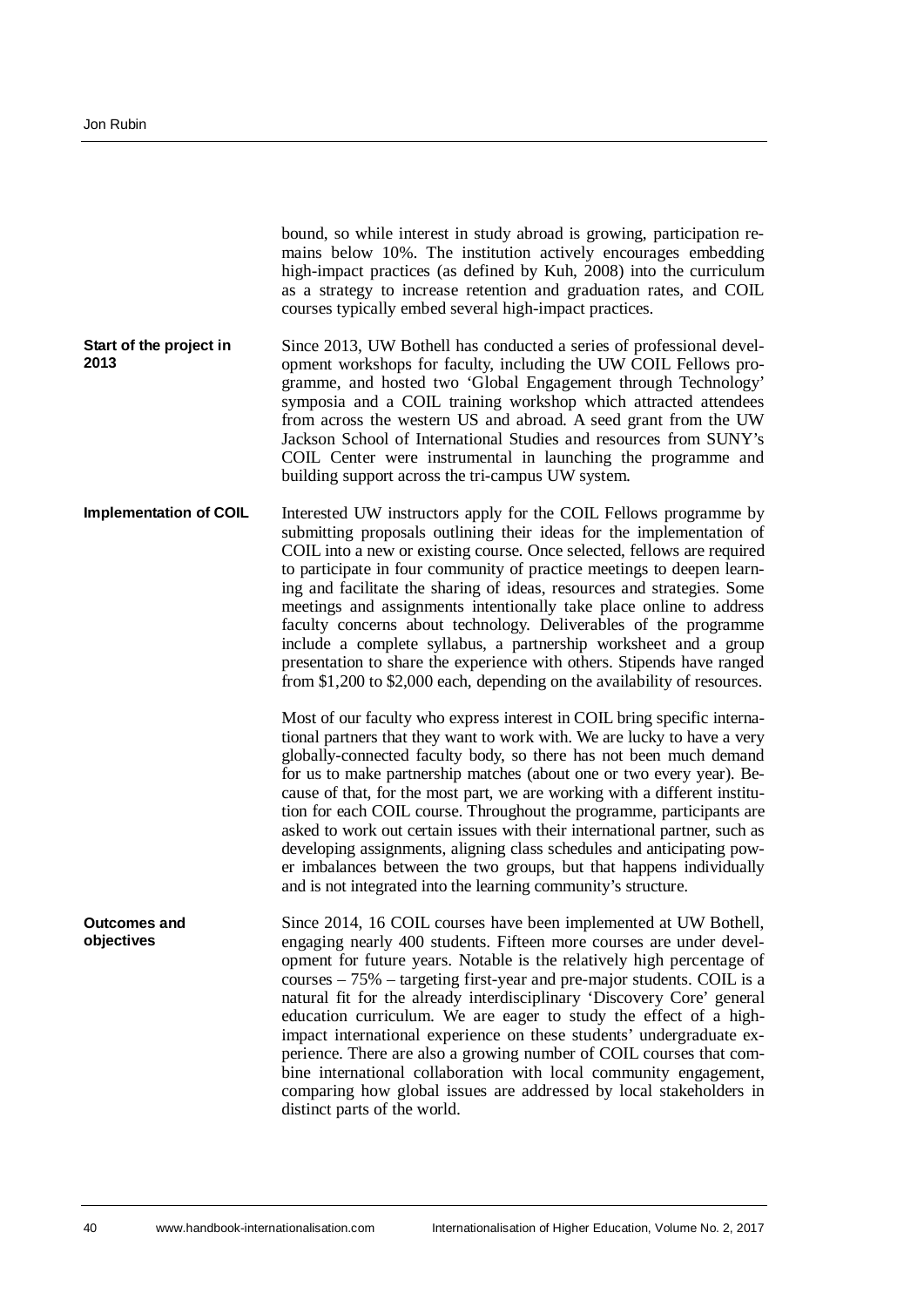As a young campus with a culture of innovation and entrepreneurship, and a mission of increasing access to higher education, COIL is well aligned with institutional priorities at UW Bothell and has been embraced readily by many stakeholders across campus, including senior leadership. During the past three years, in addition to the Director of Global Initiatives, who spends about 15% of her time on COIL, a COIL faculty coordinator has supported professional development with about 20% of his time during active terms. As the programme grows, we hope to integrate COIL more closely with teaching and learning programming and our online learning initiative.

### **7.5 SUNY Ulster Community College, Stone Ridge, New York**

*Hope Windle, Instructional Designer & Chris Seubert, Academic Travel Coordinator*

In 2006, as Ulster's instructional designer, I began to work with the school's newly appointed International Program Director, Richard Cattabiani, after seeing Jon Rubin's talk about connecting SUNY purchase students with those in Belarus through his cross-cultural video production course. The COIL model was attractive to us because community college students are largely unable to study abroad. At the same time I could see that COIL could be a vehicle to interest faculty in using technology and team teaching. For our university administration, COIL seemed an ideal vehicle for applied and experiential learning which they were promoting, as it focused on student teams, group work and acquiring intercultural competency. **Start of the project in 2006**

Once Ulster began to pilot COIL-enhanced courses, early adopter faculty encouraged their departmental colleagues to participate by sharing curriculum and successful teaching methods. After a few of the professors in the Business, Art & Design and Biology departments became involved in COIL, we then reached out to the department chairs of these units to codify their relationship to COIL. With the support of the Vice President of Academic Affairs, who proposed the creation of a COIL degree, we acknowledged these departments to the rest of the school through letters of agreement. These were publicly presented to COIL-supportive department chairs and shared with the campus community through publications, at the Employee Recognition Luncheon, and with country-coded sashes worn with their graduation regalia.

Departments committed to COIL, and many Ulster college administrators felt that COIL could help us attract and retain students. When presenting COIL to school groups, we found that many interested high school students wanted an affordable college experience where they could undertake internationally oriented coursework, as well as travel

**Organisation**

**Implementation of COIL**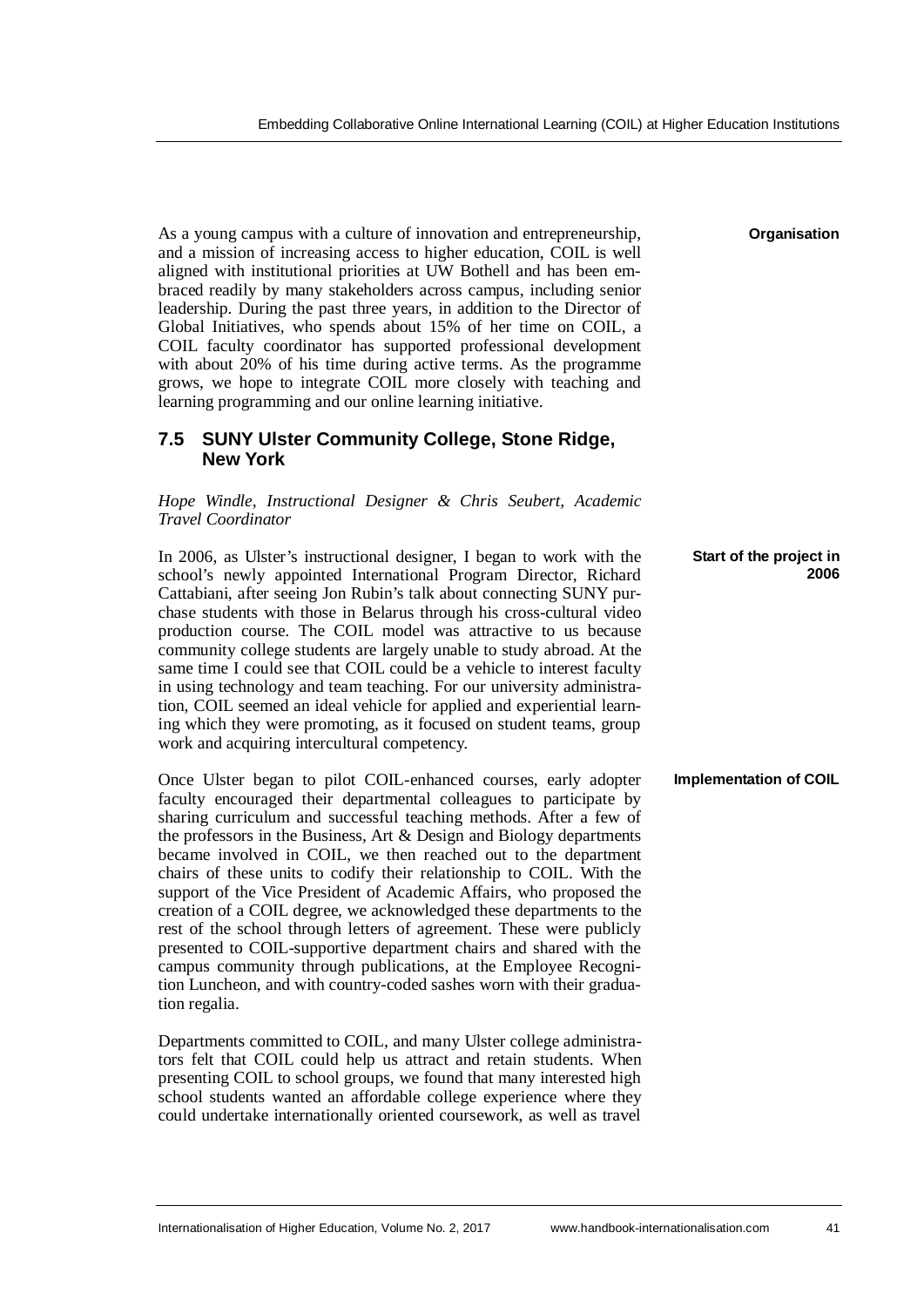abroad, even though the latter seemed out-of-reach. Many were very intrigued by the opportunity that COIL offered. Both adjunct and full-time instructors are encouraged to participate in COIL collaborations, but lack of time and fear of technology continue to be the largest deterrents to participation. In departments where fulltime faculty are already over-burdened with committee work, advisees and the promotion of their programmes, some adjunct faculty have taken the initiative to develop COIL collaborations or to carry on COIL curricula created by others. A significant percentage of my time (approximately 30%) as instructional designer is devoted to COIL project work. I work closely with faculty to support the creation of the curriculum, aid in connecting the professors for weekly conference updates, as well as provide technical support in locating appropriate tools. I also work with instructors to create course spaces in our learning management system and/or in social media and/or in Google docs, as well as providing the initial **Organisation**

**Outcomes and objectives**

Immigrant and first generation immigrant students' relationships with local native born students have flourished in COIL projects. These students sometimes act as spokespeople, translators and cultural ambassadors. For example, a student from Honduras was part of a COIL Design collaboration with Mexico that involved a short trip to Mexico City. She became the integral student connector when we travelled to meet the collaborating COIL team. She translated colloquial expressions and became proud of her heritage and her bilingual ability to work with both the American and Mexican students. She noted to me how surprised and pleased she was to see so much incredible history and elegant current design work in a country that has been so vilified and denigrated in United States media.

physical location and/or technical support for introductory or closing synchronous sessions with collaborating students and faculty. In addition, our academic travel coordinator also contributes some of his time

In the academic year 2016-17 Ulster offered 17 COIL-enhanced courses based in five different programmes, working with ten different international partner institutions.

## <span id="page-15-0"></span>**8. Conclusion**

to the COIL endeavour.

Because collaborative online international learning is an innovative format of curricular internationalisation emerging during a period of intense technological and political change, each institution must identify the most appropriate path to promote and integrate the practice into their own programmes. This paper provides a brief survey of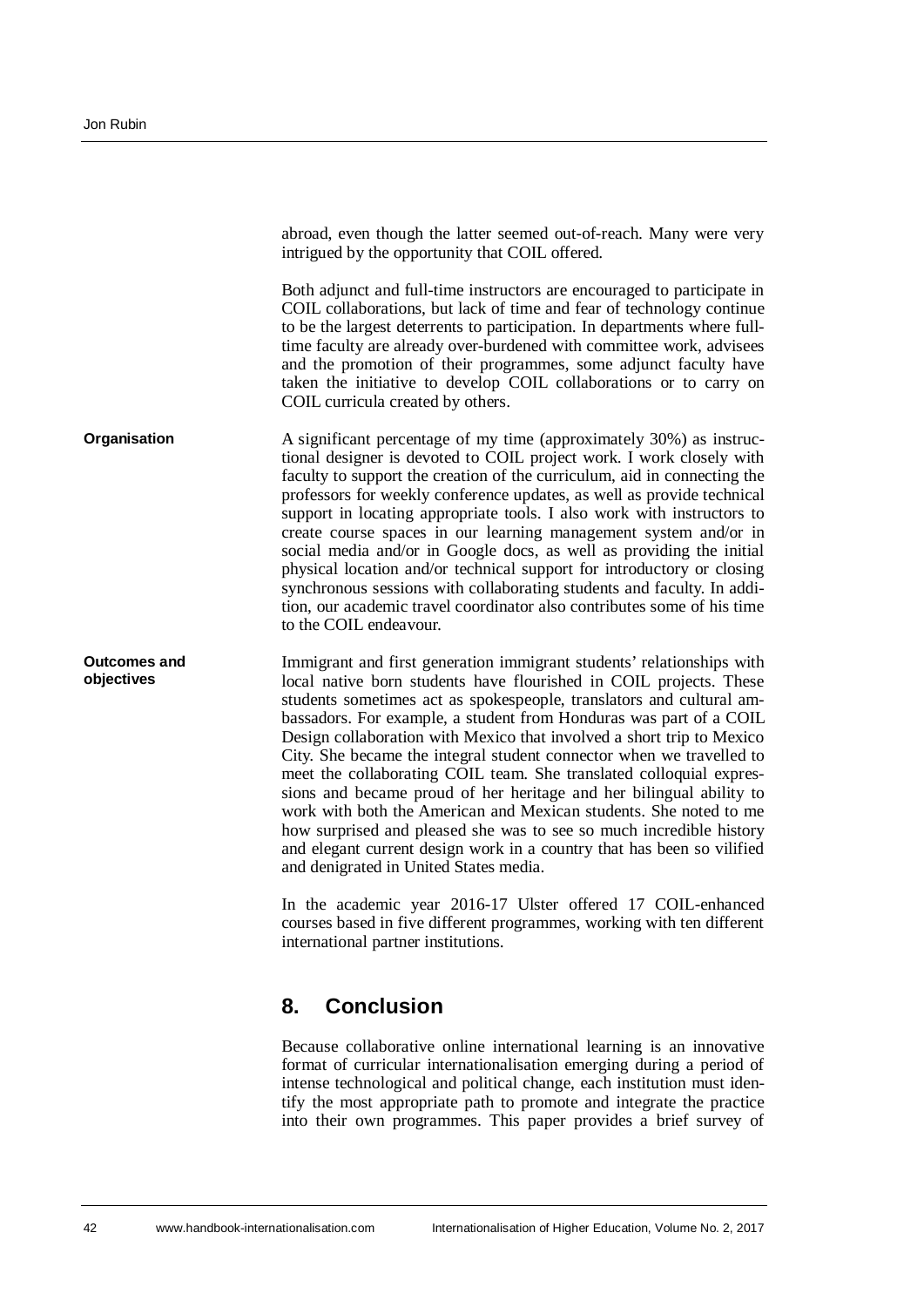globally networked learning as it began, and describes some of the steps that the SUNY COIL Center and other institutions have taken to develop the COIL model and to begin normalising the practice. The statements by five institutional leaders presently engaged in embedding COIL at their universities, suggest different strategies employed to grow and promote the model, but in every case, administrative/institutional support has been vital.

The development of support structures for faculty development has also proven essential to successful COIL initiatives, although its format and depth varies across these exemplars. In addition, a focus on growing and sustaining effective international partnerships is essential if a COIL initiative is to become an effective way to internationalise students and teachers. For smaller initiatives or those with rich international roots these connections may largely be left to professors. But to scale the enterprise, the institution must carry much of the load and may well lead the way. In the end, collaborative online international learning is a curricular intervention, and therefore no matter how its support is scaffolded, professors and their students must drive it – and are simultaneously its primary beneficiaries.

#### **References**

All electronic sources were correct on: 14.06.2017.

- [1] Haynie, D. (2014, June 25). *Study abroad as a community college student. U.S*. News. [https://www.usnews.com/education/community](https://www.usnews.com/education/community-colleges/articles/2014/06/25/study-abroad-as-a-community-college-student)[colleges/articles/2014/06/25/study-abroad-as-a-community-college-student](https://www.usnews.com/education/community-colleges/articles/2014/06/25/study-abroad-as-a-community-college-student)
- [2] Kuh, G. D. (2008). *High-impact educational practices: What they are, who has access to them, and why they matter*. Washington, DC: AAC&U. An excerpt is available under: <https://www.aacu.org/leap/hips>
- [3] NAFSA (2015). *Trends in U.S. study abroad*. [https://www.nafsa.org/Policy\\_and\\_Advocacy/Policy\\_Resources/Policy\\_Trends\\_](https://www.nafsa.org/Policy_and_Advocacy/Policy_Resources/Policy_Trends_and_Data/Trends_in_U_S__Study_Abroad/) and Data/Trends in U S Study Abroad/
- [4] National Center for Education Statistics (NCES) (2012/2013). *Table 308.10. Total 12-month enrollment in degree-granting postsecondary institutions, by control and level of institution and state or jurisdiction: 2011–12 and 2012–13***.** [https://nces.ed.gov/programs/digest/d14/tables/dt14\\_308.10.asp](https://nces.ed.gov/programs/digest/d14/tables/dt14_308.10.asp)